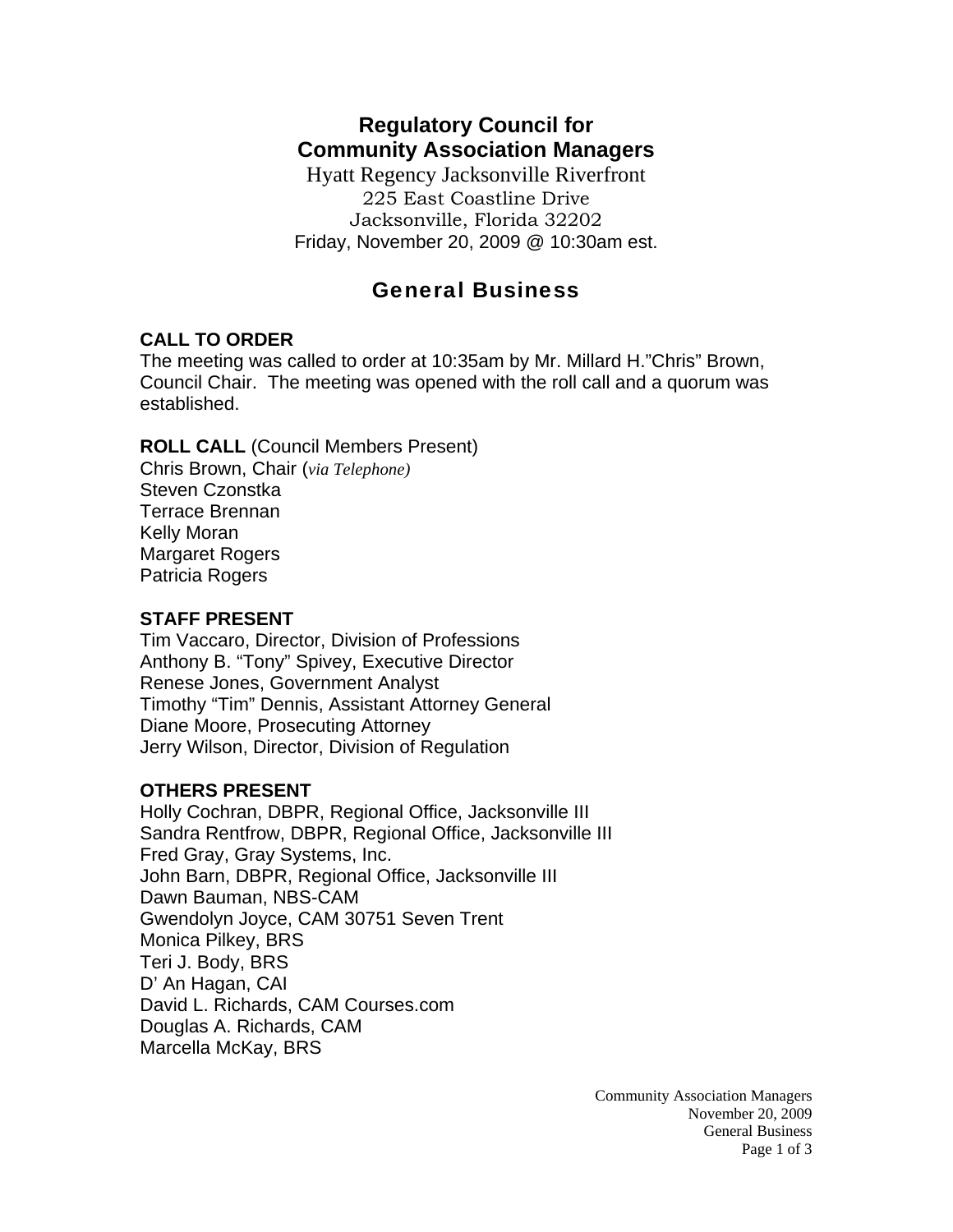*Opening Remarks:* Each individual should state their first and last name before speaking.

### **REVIEW AND APPROVAL OF THE MINUTES FROM THE JULY 31, 2009 MEETING**

- **MOTION:** Ms. Patricia Rogers moved to approve the minutes.
- **SECOND:** Mr. Brennan seconded the motion and it passed with a vote of 5 to 1.

### **REVIEW AND APPROVAL OF THE MINUTES FROM THE AUGUST 21, 2009 MEETING**

Mr. Czonstka noted two corrections.

- **MOTION:** Mr. Brennan moved to approve the minutes with two noted corrections.
- **SECOND:** Ms. Moran seconded the motion and it passed with a vote of 5 to 1.

Ms. Moran stated that the transcript provided too much information and the format for the minutes need to be viewed.

#### **CHAIR REPORT**

Mr. Brown informed the committee that Mr. Robert Skrob was unable to attend the meeting due to the location. Mr. Skrob asked Mr. Brown to collect questions from the council members regarding the privatization study and present the questions to him prior to the next meeting. This process will help him to better understand and answer the council's questions. The committee agreed to send their questions to Mr. Spivey.

### **COUNCIL COUNSEL REPORT**

Mr. Dennis presented a draft copy of Rules 61E14-1.001-61E14-4.005 to the CAM Council to be reviewed and make the necessary changes. The council reviewed the rules and made minor changes.

### **PROSECUTING ATTORNEY'S REPORT**

Ms. Moore presented the prosecuting attorney report in a new format that consisted of more details on each case. She indicated that the caseload has been substantially reduced due to the investigator reviewing the cases.

### **REGULATION**

Mr. Wilson provided the members with a power point and verbal presentation. This presentation gave the members a view of how the investigators handle the cases.